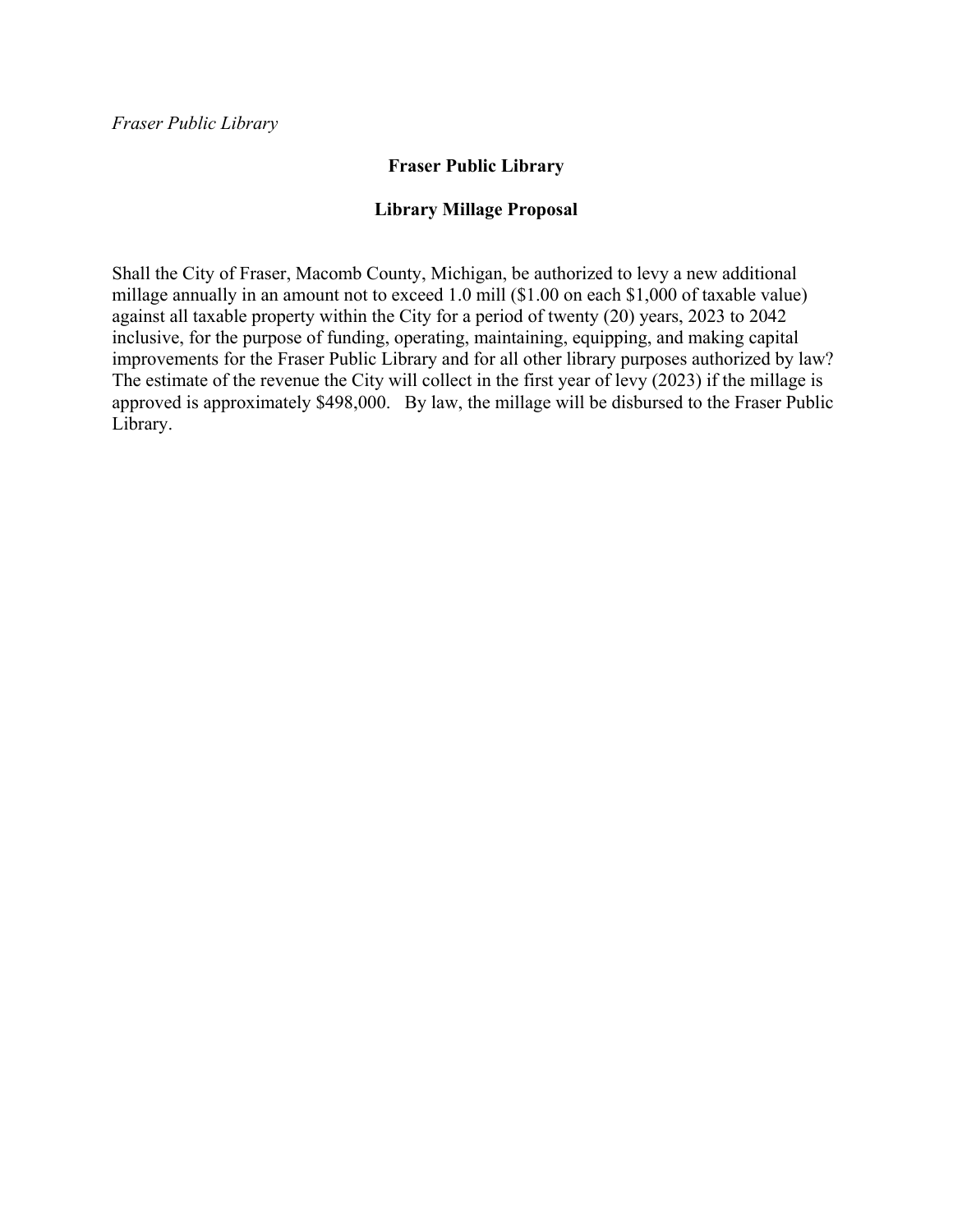*St. Clair Shores* 

## **This is a Charter Amendment for a millage renewal that replaces the expiring police and fire millage to partially fund the St. Clair Shores Police and Fire Departments**

#### **Proposal A**

Shall the Charter of the City of St. Clair Shores be amended to authorize, for a period of three years, beginning July 1, 2023, the levy and collection of up to (4.6623) mills per \$1,000.00 of state taxable value which is estimated to produce \$8,573,593 of collections in the first year to be exclusively used for police and fire department operations?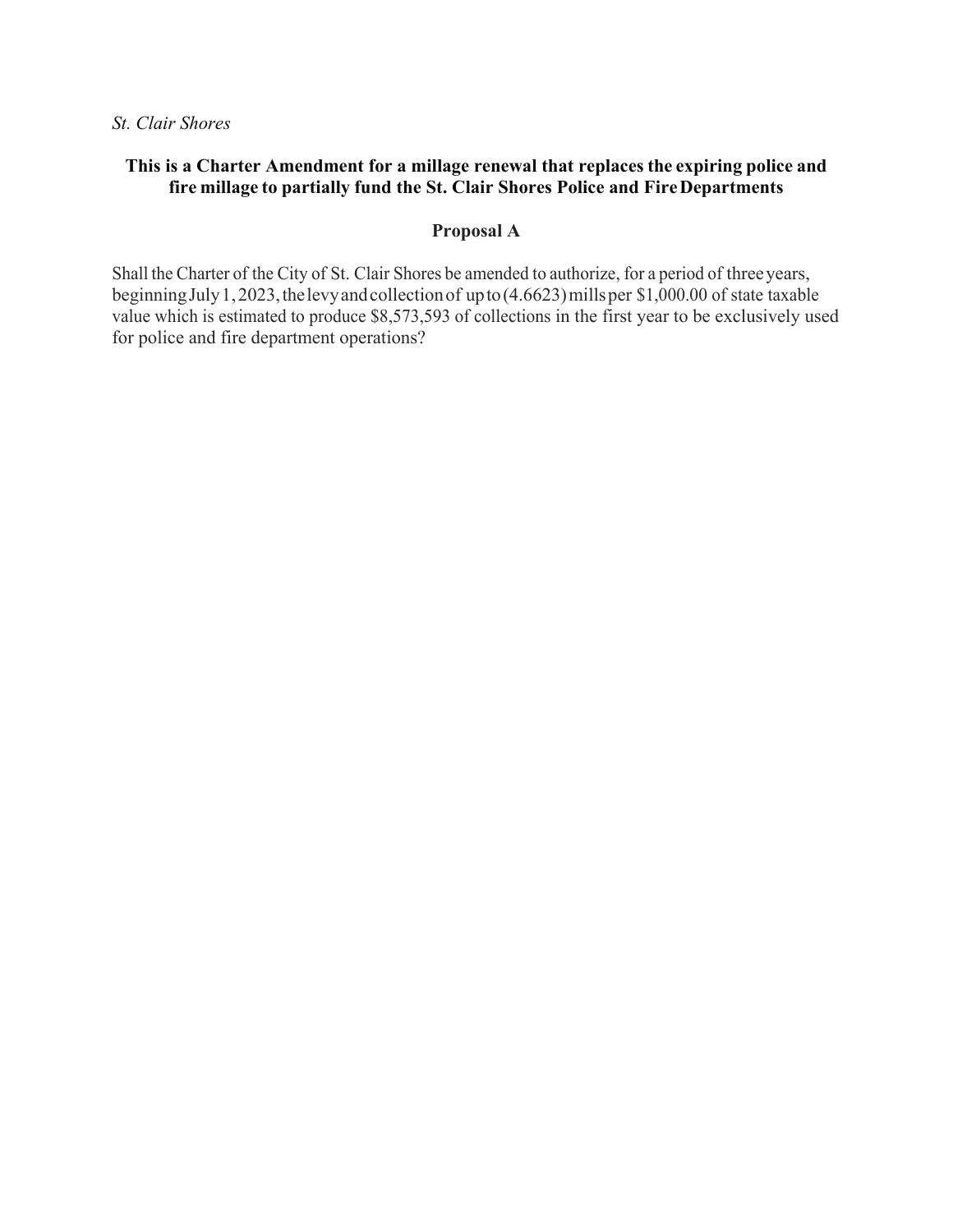#### *Harrison Township*

## **A proposal to increase by 0.6175 mills for four years to a 9.25 millage rate to support and fund the operations for Police, Fire, and General Operations within the Township for Y2023, Y2024, Y2025 AND Y2026.**

Shall the authorized Charter Millage for General Operations purposes within the Charter Township of Harrison, Macomb County, Michigan be increased by up to 0.6175 mills to 9.2500 mills (\$9.25 per \$1,000 of taxable value) upon real and tangible personal property, which will raise estimated revenues of \$9,576,184 in the first year, of which 6.3500 mills shall be allocated for fire protection services, including vehicles, apparatus, equipment, housing, personnel, and emergency medical and ambulance service in the fire department; 2.3500 mills for police protection services; and 0.0000 mills for the general operations within the Township for Year 2023, Year 2024, Year 2025 and Year 2026?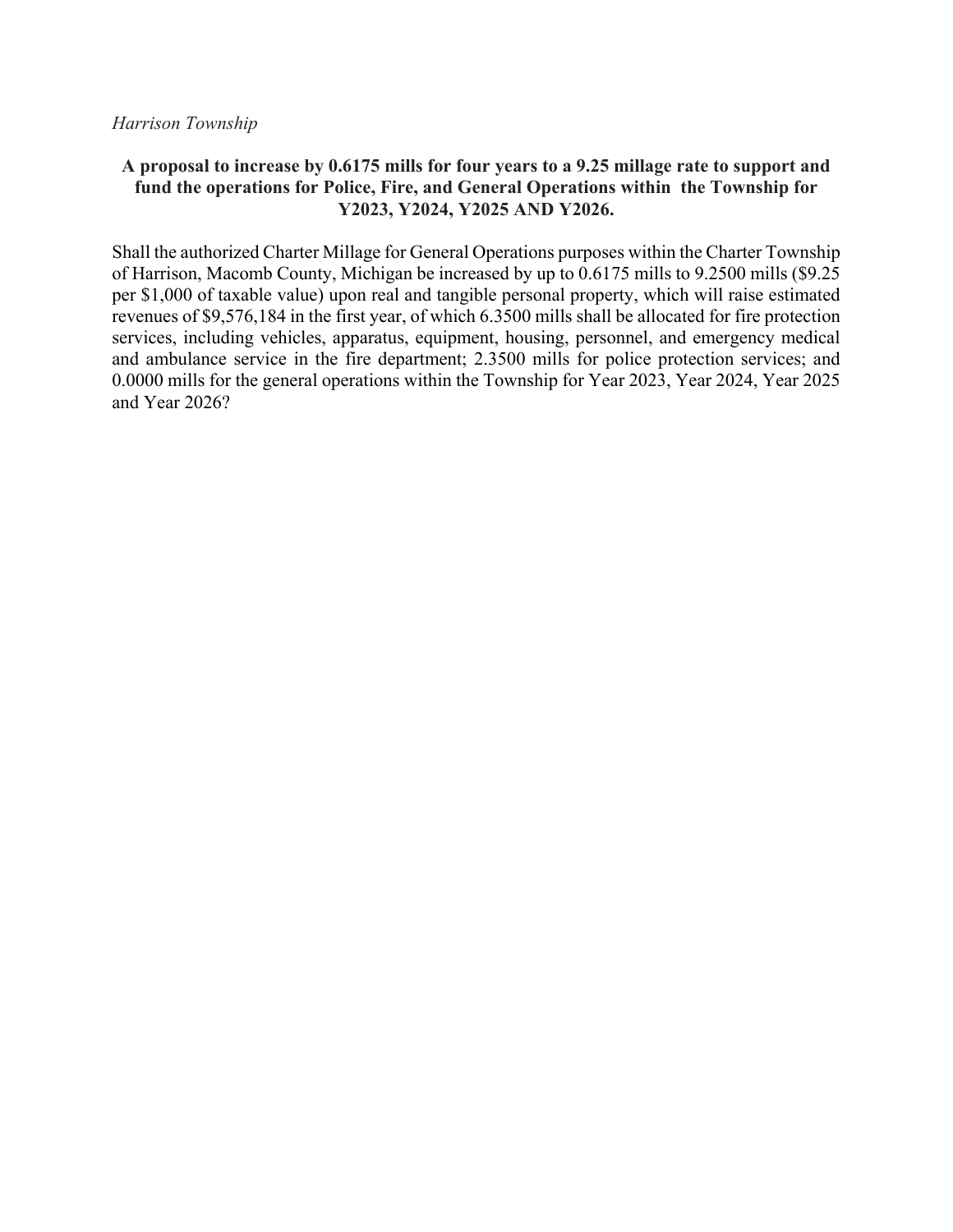## *Macomb Township*

#### **Macomb Township Millage Renewal for Operation of Parks and Recreation**

 Shall the Parks and Recreation Millage previously authorized by the electors in 1996, and renewed in 2000, authorizing the Township of Macomb to levy up to one (1.0) mill be renewed at a reduced levy of .75 mills (\$.75 per \$1,000 of taxable value) and levied for twenty (20) years, 2023 thru 2043 inclusive, for the acquisition of park land and buildings, staffing, purchase of equipment, operation and maintenance of parks, playgrounds or other recreational facilities pursuant to 1917 PA 156. Approval of this proposal will permit a tax levy up to \$.75 per \$1,000 of taxable value on all taxable property in Macomb Township.

The estimated revenue to be collected in the first year that the millage is authorized and levied is \$3,277,870.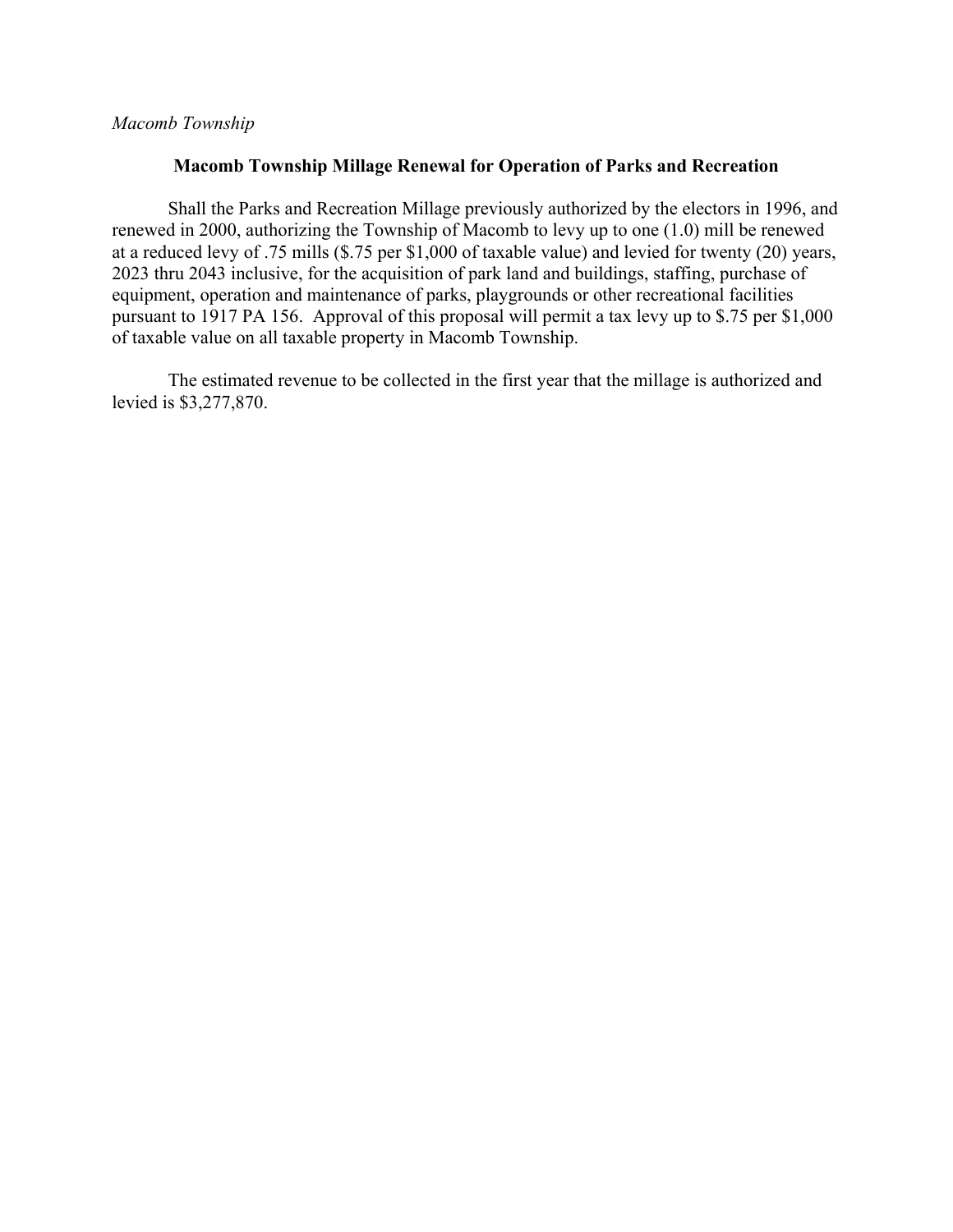*Washington Township* 

# **Renewal of Millage for Police Protection**

Shall the constitutional limitation upon the total amount of taxes which may be levied on all taxable real and personal property in the unincorporated area of the Charter Township of Washington, Macomb County, Michigan be increased by two (2) mills for each one (\$1.00) dollar (\$2.00 for each \$1,000.00) of the taxable value of such property, as finally equalized, pursuant to 33 PA 1951, as amended, for a period of four (4) years (2022 through 2025 inclusive) for the purpose of providing police protection?

The estimated revenue to be collected in the first year that the millage is authorized and levied is \$3,038,450.32.

The proposed millage is a renewal of previously authorized millages and does not constitute new additional millage.